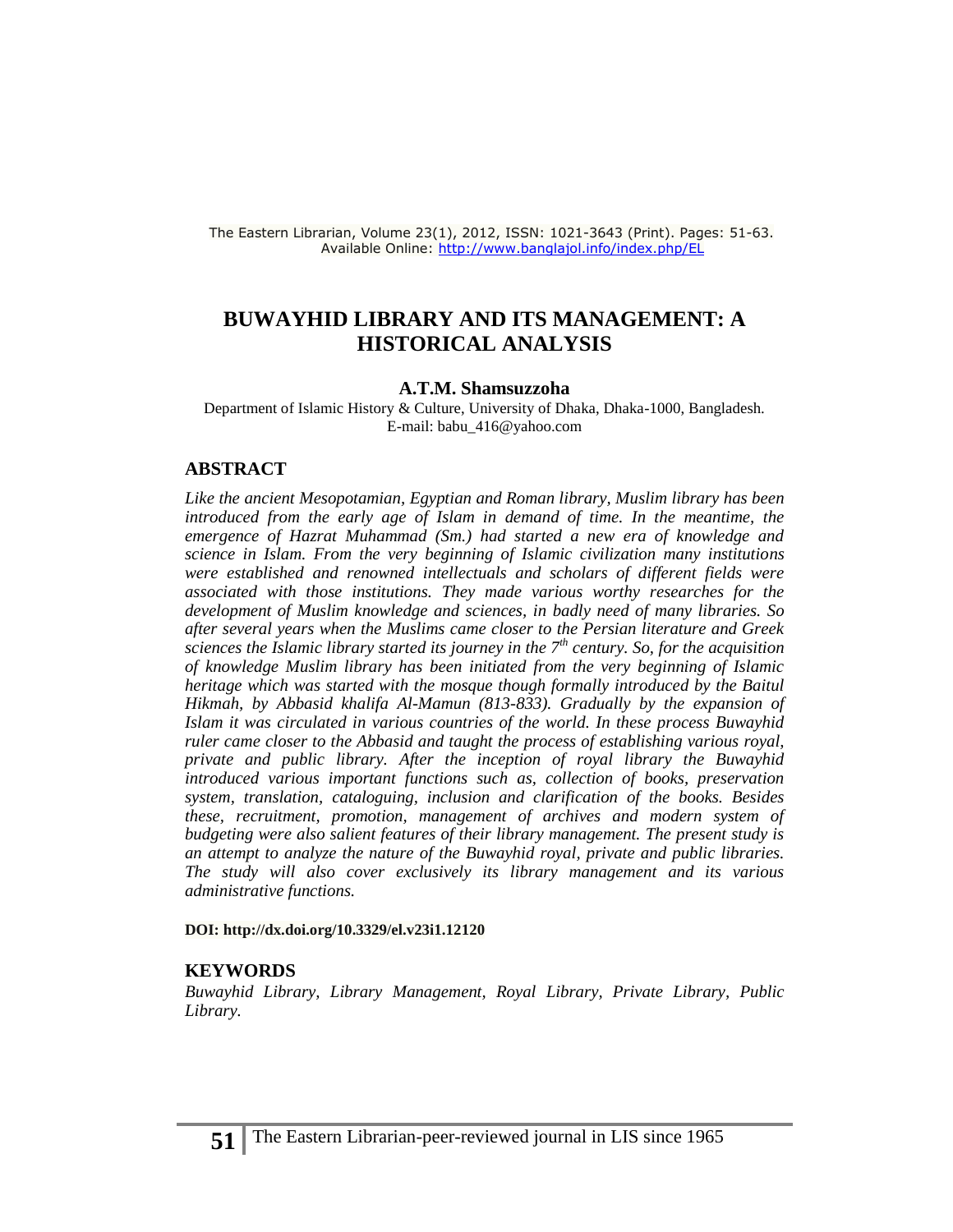## **PROLOGUE**

The invention of writing was one of the incidents which played an important role to the evolvement of the human civilization. After the invention of Egyptian Hieroglyphics, superior's Cuneiforms of ancient civilization, human beings contributed a lot with their writings for the acquisition of knowledge and construction of society. In the ancient period, different libraries were established to bring the scientific knowledge closer to the mankind based on different memorials. Since then, library started its journey as one of the best sources of knowledge.

In this regard, Royal library of king Asurbanipal's of Mesopotamia can be mentioned. After the various stages of evolvement, the library achieved novelty during the Roman civilization. It is believed that 28 libraries were founded only in the city of Rome. In 476 B.C, the fall of Western Roman civilization paved the way for the dramatic incidents of the Middle Ages (500-1000 B.C) and which regarded as a "Dark Age" in the history of Europe (Gates, 1968, p. 22). In the meantime, the emergence of Hazrat Muhammad (Sm.) had started a new era of science and knowledge. Muhammad (Sm.) emphasized science and knowledge on priority importance to the Muslim's. Though the Muslims practiced Prophet (Sm.) teachings but they did not have their high moral development. So after several years when the Muslims came closer to Persian literature and Greek sciences the Islamic library started its journey in the  $7<sup>th</sup>$ century. From the very beginning of Islamic civilization many institutions were established and became renowned intellectuals of different fields were associated with those institutions. The Muslim scholars developed the education system and interpreted and explained the religion of Islam. In this regard, Seyeed Nasr Hossain said, "At the beginning of the Islamic period, lots of schools and institutions based on Muslim language and culture were established which were playing a significant role to the foundation of University. And this example of  $10<sup>th</sup>$  and  $12<sup>th</sup>$  century was a landmark for the establishment of the European University (Hossain, 1968, pp. 65-66)." The small version of Muslim library started its informal journey centering on those institutions. During the Umayyad period (661-750 B.C), this trend was gradually increased outside the Arab world. But in the Arab world Abbasid khalifa Al Mamun (813-33) came forward with the establishment of *Bitul Hikmah*. It is believed that the Muslim private library or public library was, for the first time, established in this period. The Buwayhid Emirate was established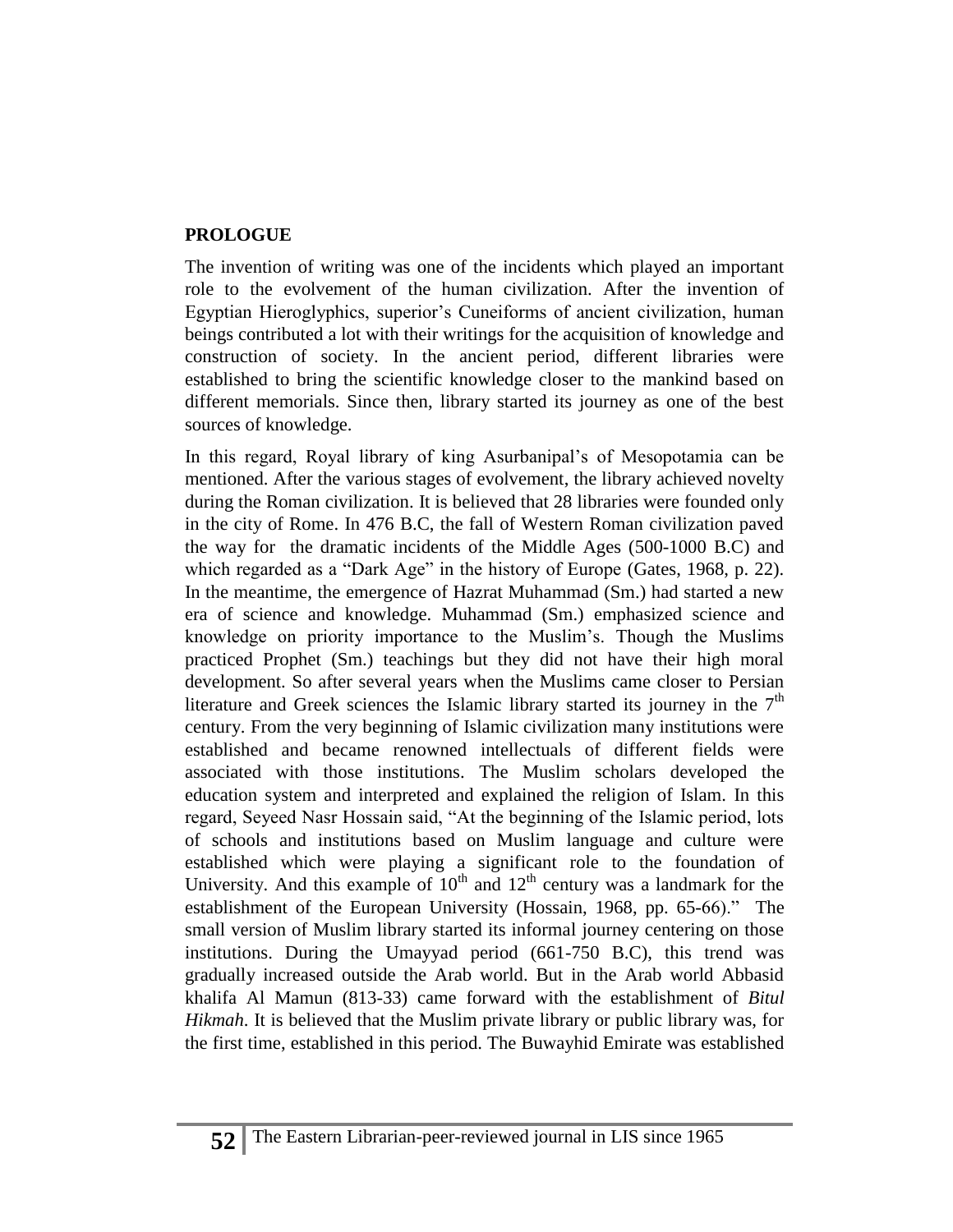under Muiz al-Dawlah had its center at Shiraz in Persia. Buwayhid library was established to start researching of knowledge in the center of Shiraz. Afterwards, the welcome from the Abbasids to the Buwayhid in Baghdad led the practice of knowledge and sciences, and thus Buwayhid knowledge and science was evolved. As a result, during the fold of the Abbasid Khilafat, the Buwayhid started the journey of their library. Later on, Buwayhid library and its management system and the influence of Buwayhid library on contemporary library and library administration will be highlighted.

## **OBJECTIVES OF THE STUDY**

The main objective of the study is to explore the history of the Buwayhid library, its various functions of library management such as, collection of books, preservation system, translation, cataloguing, inclusion and clarification of the books etc. The objective also includes finding out the influences of the Buwayhid library and its library administration to the contemporary and modern library and their library administration of the globe.

# **SCOPE OF THE STUDY**

This study covers the history of the Buwayhid library, its various functions such as, collection of books, preservation system, translation, cataloguing, inclusion and clarification of the books. Besides this, recruitment, promotion, management of archives and modern system of budgeting of the Buwayhid library administration and its related aspects will also be delineated. In this study, the author of this paper tried to find out the influences of the Buwayhid library and its library management on contemporary and subsequent libraries and library administration systems of Muslim Asia, Africa and the Christian Europe.

# **LIMITATIONS OF THE STUDY**

This study should not be considered as the comprehensive study of the Buwayhid library and its library management. The author only uses, for this study, the original sources which are available at the Dhaka University library and National Public Library of Bangladesh as well as internet. So many other original sources could not be used in this regard. However, the author tried to make it research worthy and valuable.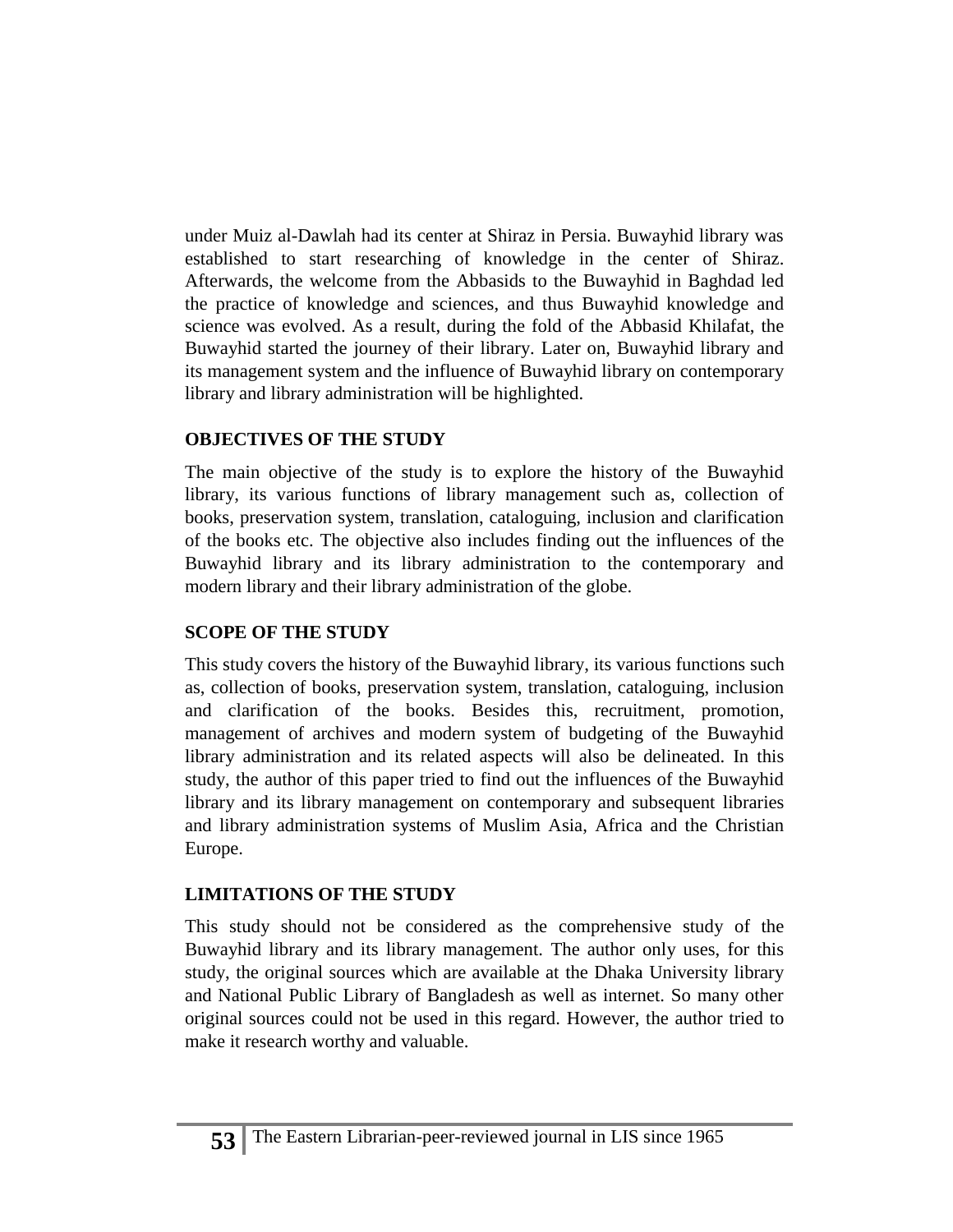#### **METHODOLOGY OF THE STUDY**

At the inception of the study, a methodology for it was formulated. To ensure quality of the study and compiled documentation**,** the author followed the methodology of description and elucidation. This study concentrates on the Buwayhid library and its various managerial activities. A good number of original books and sources have been consulted by the author for this study. Some secondary sources e.g. books, journal articles, encyclopedias have been used for the study.

#### **BUWAYHID LIBRARY**

In 945 A.C. Muiz ad-Dawlah (Ahmad Ibn Buwaiya) established the first Shiiah Amiri Sultanate at Shiraz of Southern Persia within the reign of the Sunni Abbasid Khilafat of Baghdad. The Amirs and the nobles attempted to follow the Abbasid Khalifa in terms of their socio-cultural development including education, art and culture. Consequently in between  $10^{th}$  to  $12^{th}$  century, Buwayhid Amirs made Shiraz as the center of their cultural activities which had become undefeatable at that time. Therefore, the culture of Shiraz, like the Abbasids of Baghdad became the opponent of Constantinople, the Fatimid of Egypt and the Umayyads of Spain. And they made Shiraz as the second Baghdad (Mahmud, 1959, p. 118). S.K. Padovar said, "Shiraz had become the second center of Islam and had run the same activities like that of the Baghdad of the East (Padover, 1965, pp. 347-54)." At that time, Buwayhid declared knowledge as universal and education was universally implemented with the support of the Buwayhid rulers, aristocrats and educationists. To establish the full-scale, active role of different institutions, libraries were gradually increased. Quotation taken from Ibnul Athir (1160-1232/33 B.C), Ahmed Salabi goes, "Since the period of Abbasids the practice of knowledge started and was disseminated later on (Shalaby, 1954, p. 105)." Like their successors the Seljuk's, Buwayhids also patronized arts and literature and established some libraries in their state. The royal library of Amir Adud al-Dawlah and the private library of Abul Fazl Ibnul Amid (d.971 A.C.), Ismail Ibn Abbad (936- 999 A.C.) and the library of Sabur Ibn Adrshir were well known. It is known that some personal and local small libraries had emerged before the Royal library. Many different books were available in those libraries including Arab History, books of Islamic Religion, Greek Science, Muslim laws etc. Various books of poems, grammars, literature, astronomy, astrology, biography, law, philosophy and chemistry were open to all. In fact, there were three types of library. 1. Royal library or government library, 2. Private library and 3. Public library. These three types of Buwayhid libraries are briefly discussed below: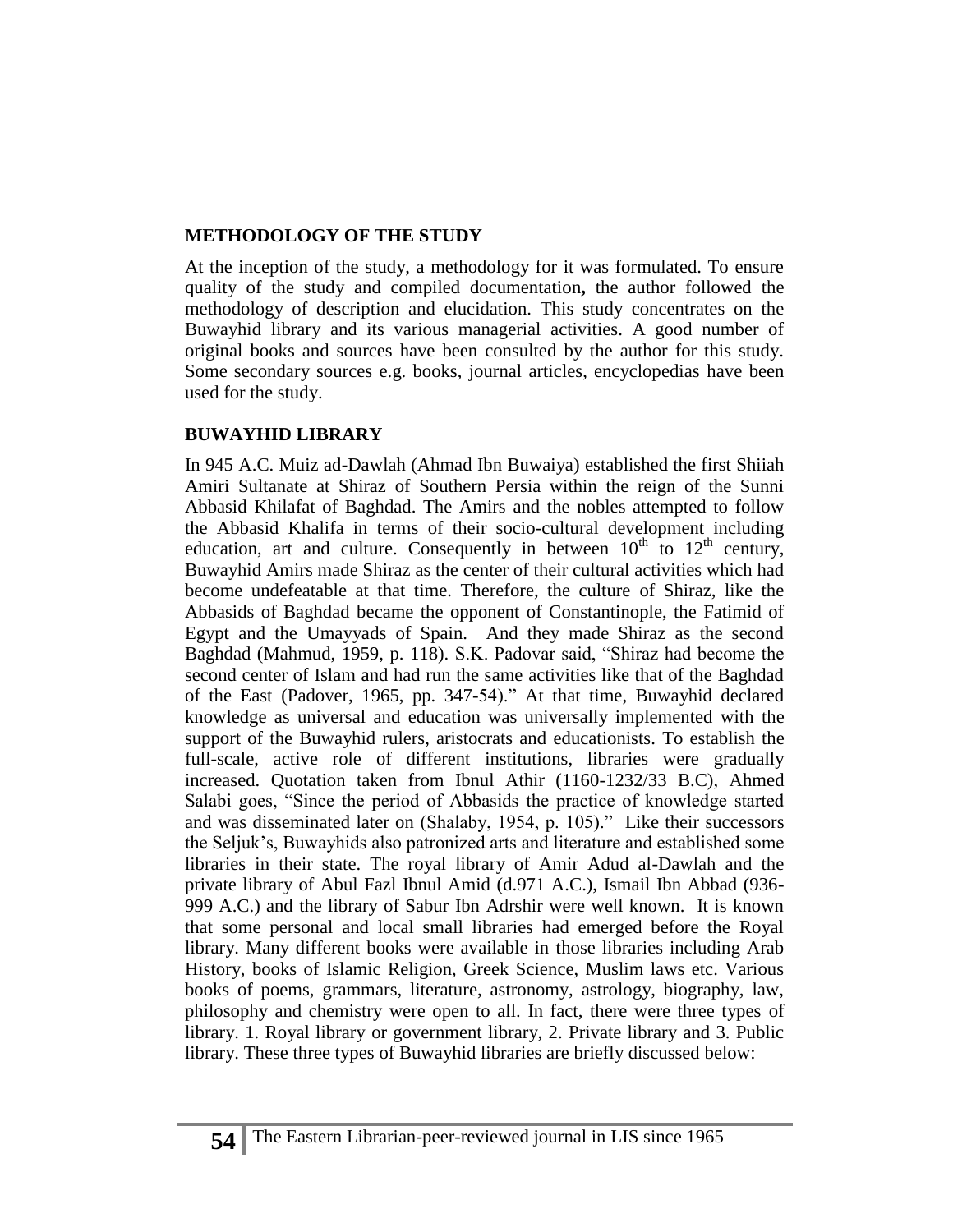#### **ROYAL LIBRARY OR GOVERNMENT LIBRARY**

As a great patron of knowledge and science like the Abbasids and the Seljuk's the Buwayhid started a journey of their royal library in Shiraz. Bakhtiyar and Habashi, two sons of the Buwayhid Amir Muiz al Dawlah, were lovers of learning and vied with each other for acquisition of documents. Among the confiscated property of the defeated Habashi was his library at Basra containing 15,000 books of different fields (Miskawayh, 1942, p. 331). The Royal library of Adud al-Dawlah son of Amir Rokun al Dawlah and the library of Sabur Ibn Adrshir were notable. The greatest of the Buwayhid rulers, Adud al-Dawlah (947-982) was a great bibliophile (Imamuddin, 1983, p. 30). He had his library at his capital city of Shiraz, housed in a separate building. This library contained a good number of books on scientific literature, theology, astrology, Muslim law and books of Islamic religion and teachings. He also established a great library at Basra by his courtier for the grammarian (Padover, 1965, p. 354). Of the Persian libraries, perhaps the best were those of Shiraz and Merv. The Shiraz foundation was also built by Buwayhid prince Adud al-Dawlah on his palace grounds. His Royal library was under the charge of a director (*wakil*), a treasurer (*khazin*) and a collector (*mushrif*) all chosen from the trustworthy people of Shiraz (Imamuddin, 1983, p. 30). According to Adam Mez, Raisul Forasin, a cloth maker of Shiraz had shown the library to the famous geographer al Maqdisi (Mez, 1973, p. 173). He left behind its vivid descriptions. The geographer Maqdisi says that, the books were well arranged on shelves with separate cupboards and catalogues subject wise. The library had 360 rooms and lawns, for which it appeared like a galley. Besides a considerable number of books it possessed, the library was spectacular for its fine buildings, furniture and arrangements. The building was surrounded by parks and roofed with domes (Imamuddin, 1983, p. 39). The books were catalogued and the library contained the copies of all the books published at his time. It was decorated by nice carpet and curtains. The library building was surrounded by many water pipe with canal flooded by water (Pinto, 1929, p. 228). The library of Shiraz was not open for all. Only the scholar could use this library. According to S. K. Padover, "Of the Persian libraries, perhaps the best were those of Shiraz and Merv (Padover, 1965, p. 354). The library was intact until the time of al-Harriri (d.1122) who mentioned it in his *Maqamat*. The name of Adud al-Dawlah was attached with another notable library, built at al-Najf, named Haidory library. According to Ahmad Shalabi, still now this library is alive with the shrine of Ali bin Abu Talib at al-Najf (Shalaby, 1954, pp. 97-98). Now this library contains a large number of books on Arabic and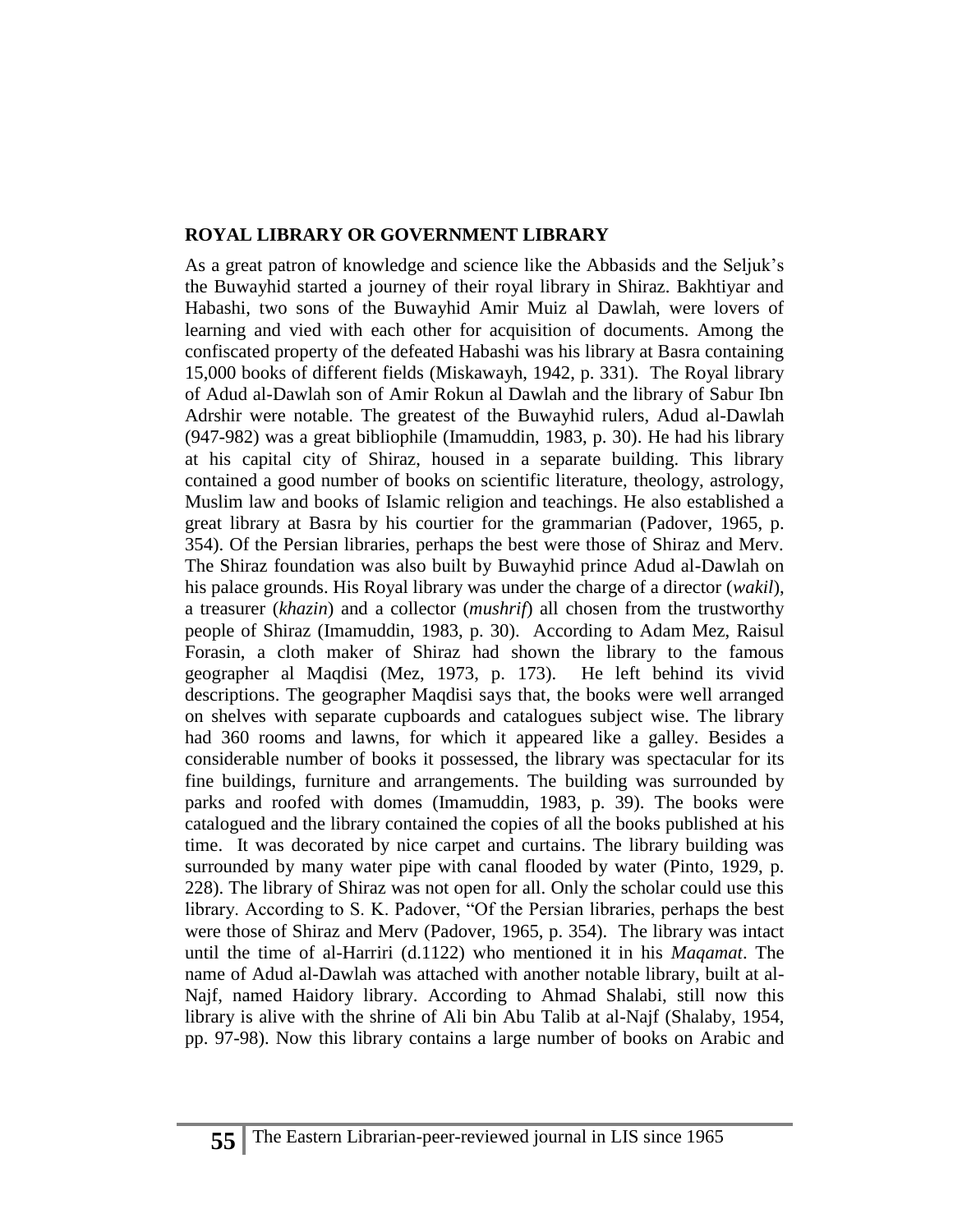Persian hand written original works though it has no catalogue. This library also contains a good number of books on scientific literature, theology, astrology, Muslim law and books of Islamic religion and teachings. The library was opened only to distinguish people capable of appreciating it (Kabir, 1964, p. 179).

Sharaf al-Dawlah, son of Adud al-Dawlah, an astronomer, built up a new library of his own at Shiraz in Persia. The Buwayhid library at Basra and Ramhurmuz were also visited by Maqdisi. Readers at both the libraries were given stipends. The collection of Basra was bigger and richer than that of Ramhurmuz. The last Buwayhid Amir Majd al-Dawlah had his library at Rayy which was occupied by Sultan Mahmud in July 1029. Its collection on Mutazilite philosophy was burnt and other fifty loads in number were removed (Imamuddin, 1983, p. 30).

#### **PRIVATE LIBRARY**

Besides the illustrious royal library various public libraries were established in the Buwayhid regime. The Buwayhid Wazirs also had rich collections of books. Ustad Abul Fadl Ibn al-Amid (d.971), the Wazir of Amir Rukn al-Dawlah, had one hundred camels loaded of books under the charge of famous historian Abu Ali Miskawayh. This collection preserved books of various fields of science, literature and philosophy. In 965 A.D. when the Khurasani invaders attacked and destroyed Buwayhid state Abul Fadl was anxious mostly for his library rather than the wealth. When he was informed about the safety position of his library from Ibn Miskawayh, his pleasure was remarkable (Pinto, 1929, p. 218). Sahib Ismail Ibn Abbad (b. A.D. 936, d.995), the wazir of Muiz al-Dawlah and Fakhr al-Dawlah was one of a great patron of library. He was the author of a copious Arabic dictionary called *Muhit* (comprehensive), still partly preserved, and of a treatise on prosody called the *Inqa* (satisfaction), of which a fine manuscript, dated A.H. 559 (=A.D. 1164), formerly in the possession of M. Schefer, is now in the Bibliotheque Nationale Paris (Browne, 1928, p. 374). The rich collection of Ibn Abbad contained 400 hundred camels loaded books. He was interested in philosophy, science and techniques, and was generous with scholars. It is said that he provided reader and scholars from 100 to 500 dirhams and a garment, but rarely did he gave 1,000 dirhams (Mez, 1973, p. 95). In 17<sup>th</sup> century, Hazi Khalifa gave a description of Ibn Abbads library. Quotation taken from Ibn Abbads, Hazi Khalifa described that his (Ibn Abbad) library contain 1, 17,000 books. According to Mehdi Nakosteen, the library was not only open for all but also he provided stipend of 1 thousand *dinars* to the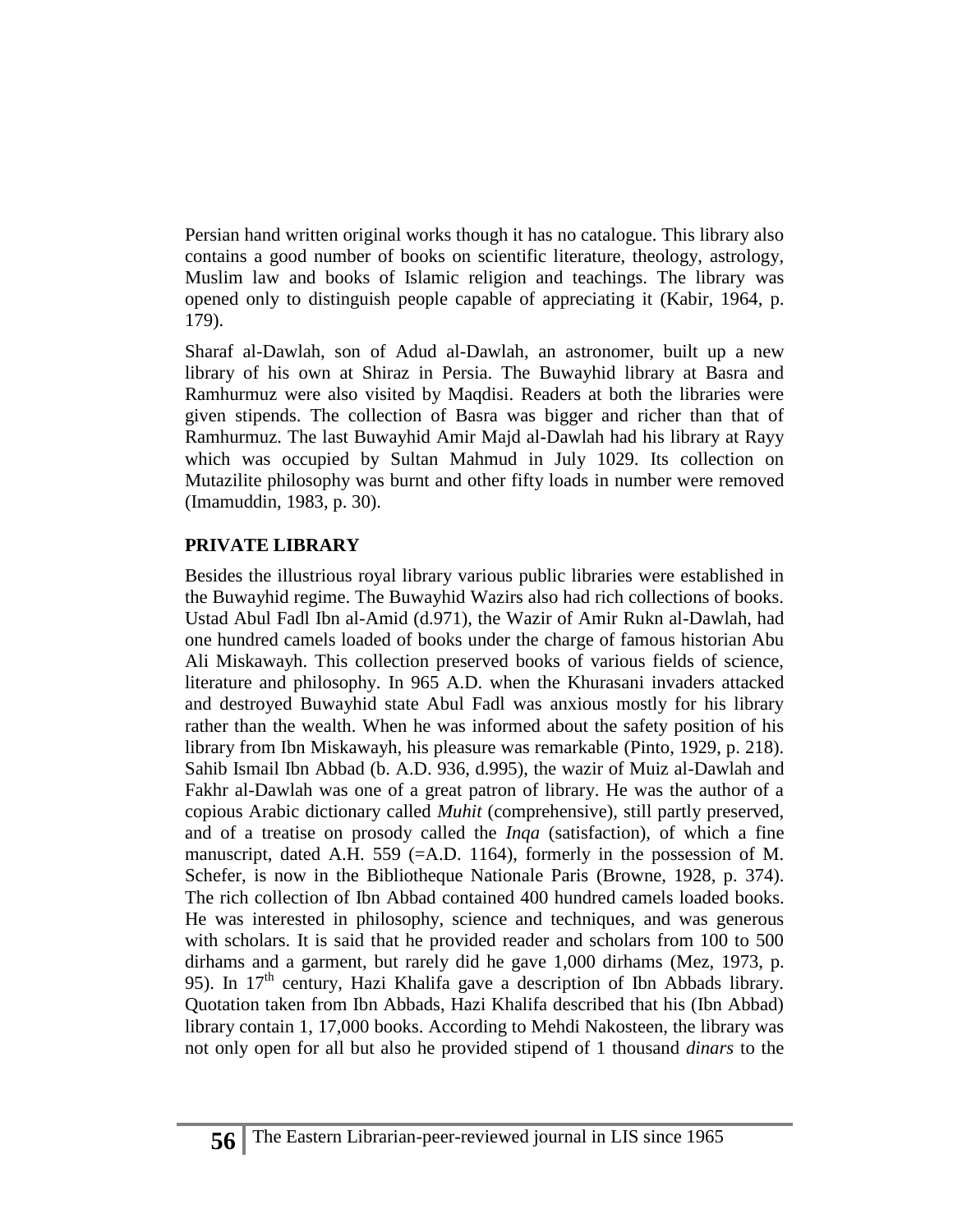scholars (Nakosteen, 1964, p. 67). This library was catalogued properly in ten big volumes at Rayy, which was destroyed when it fell to Sultan Mahmud's hand in July 1029. Among other important libraries the libraries of Abu Nasr Ibn Adarshir, Wazir of Sultan Baha al-Dawlah (989-1022) were notable. Like Abbasid Khalifa Al-Mamun, he established an academy named *Darul Ilm* (Khizana-i-Sabur) at Alf of Mansur Street in Baghdad, with his private library. Rare Books on sale were shown to him first as he offered reasonably high price. He collected more than 10,000 books most of which were written by famous scholars. It was established at Karkh in Baghdad in 991-92 and sixty six year later this library was destroyed by the soldiers of Saljuq Sultan Tughral Beg in 1055-56 A. D.. The library cum museum of Muhammad bin al-Husain Baghdadi possessed a good number of rare books and articles on various fields of knowledge. Among the scholars, who had rich collections Sufiyan al-Thawri, Waqidi, Amr Ibn Abu Bakr and Ismail had their private libraries, which contained worthy number of books.

#### **PUBLIC LIBRARY**

Besides the Royal and private libraries many public libraries were established during the Buwayhid period. According to S.K. Padover, every important city in Persia had its library. With the royal and private libraries, there were many public libraries for the book readers (Padover, 1965, pp. 352-53). With the help of the Buwayhid Amirs, nobles and great hearted men these types of libraries were established. Like the modern public library the libraries of Basra, Mosul and of Mashhad of Abu Hanifah contained magnificent collection and were opened for all. Famous Muslim geographer Yaqut collected materials for three years for his dictionary Mu`jam al-Buldin from the libraries of Merv and Khwarizm. These libraries were sustained till in 1220 A.D., from the attack of the great Mongol leader Chengiz Khan, who destroyed and burnt the libraries (Hitti, 1960, pp. 413-14). In Mosul, the poet Ibn Hamdan (d.935) founded a house of learning and stocked it with books on all branches of knowledge. It was open to all scholars, and those who were poor were given paper free (Bury, 1923, p. 291). Another important library opened to the public although private was *Dar al-Ilm* at Mosul, founded by Abul Qasim Jafar Ibn Muhammad Ibn Hamadan al Mosuli (854-934) a library attached to the *madrasah* at the tomb of Imam Abu Hanifah. Among these some mosque and *madrasah* based public library were established during the Buwayhid period lending from the culture of Islamic teachings of the Abbasids, the Fatimids and the Umayyad of Spain (Shamsuzzoha, 2010, pp. 113-118). This type of public library was open for all,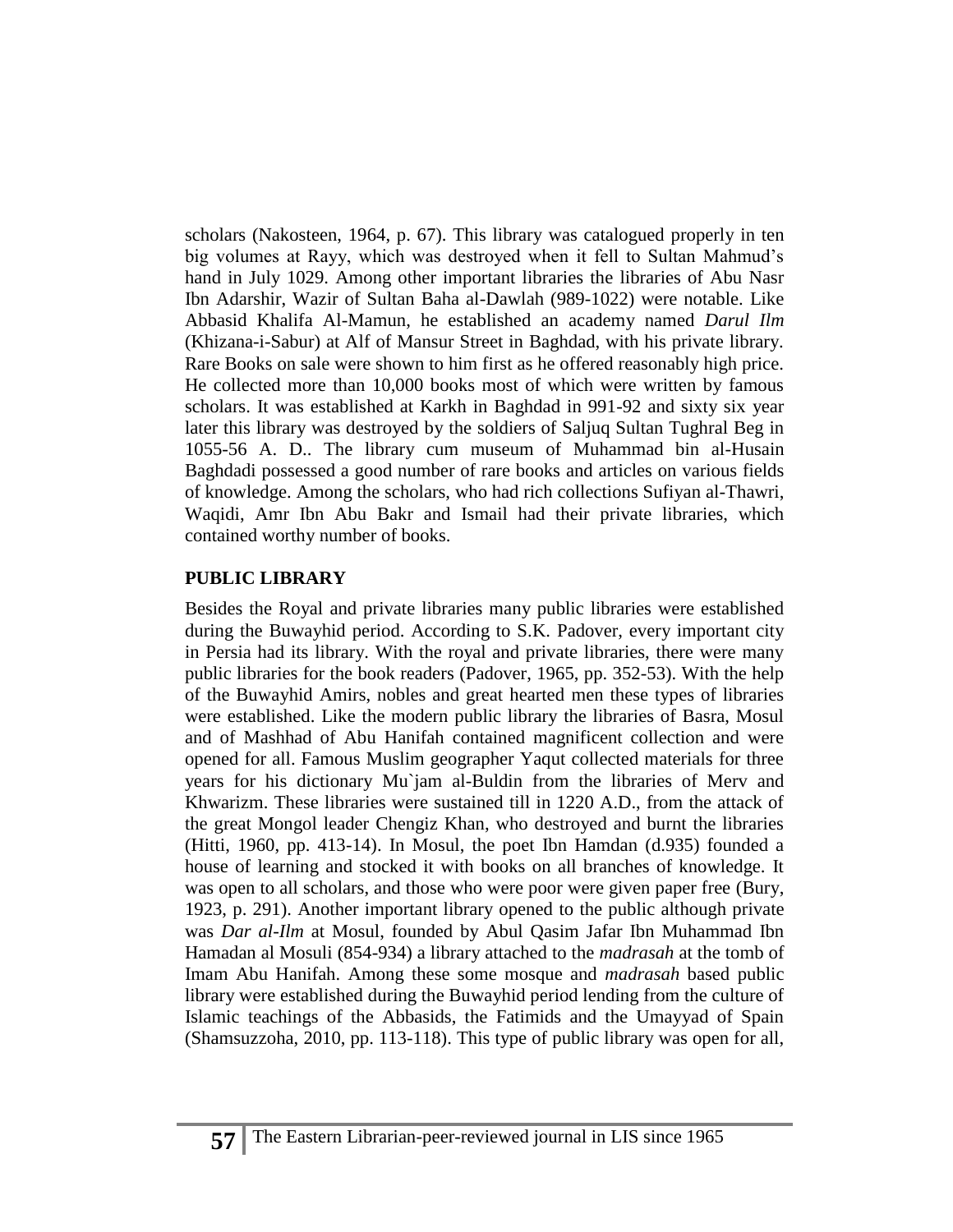irrespective of cast, color and races. People of different classes came to these libraries and they had the opportunity to read and collect data from the books and articles. Scholars and students had free access to books and many times they were entertained by the owner of the library by various numbers of amount and prizes (Imamuddin, 1983, p. 32). So, all the public library played the role of harbinger of Muslim knowledge and sciences under the Buwayhid.

## **LIBRARY MANAGEMENT**

Along with the gradual expansion of Islam when the Buwayhid conquered Baghdad, they came closer to the Abbasids and were taught about the process of establishing various royal, public and private libraries. After the inception of royal library the Buwayhid introduced various important functions such as, collection of books, preservation system, translation, cataloguing, inclusion and clarification of the books. Besides this, recruitment, promotions, management of archives were also the salient features of their library management. The noted administrative system of the Buwayhid library management will be briefly discussed below:

# **Collection of Books**

From the beginning of the civilization Persia had a great center of learning. For this reason people of Persia were civilized and they kept themselves busy gaining knowledge of various fields of science, literature, theology, philosophy, astrology, astronomy and mysticism. For the process of attaining knowledge they perceived the need of worthy books. For these reasons, under the Buwayhid rule various royal, private and public libraries were established. The owner of the libraries collected books from various states and regions, notably Baghdad, Ispahan, Nishapur, Basra, Shiraz, Merv and Mosul. Among them Adud al-Dawlah, the Amir of the Buwayhid collected books of sciences and knowledge of various field available to his times. According to Mafizullah Kabir, it was Adud aim to collect in it every book up to his time in every branch of knowledge (Kabir, 1964, p. 179). He also collected books from various regional representatives. For collecting various books of different fields, he appointed *Mushrif* (collector) as an official representative (Padover, 1965, p. 354). *Mushrif* collected rare and authentic books from various centers of learning within Persia or out of Persia. A good number of books of Sabur's academy were collected from the gift of Sabur himself and many learned persons. By these processes this academy collected 10,400 books (Mackensen, 1939, p. 290). Though, according to historian P.K. Hitti, Sabur's academy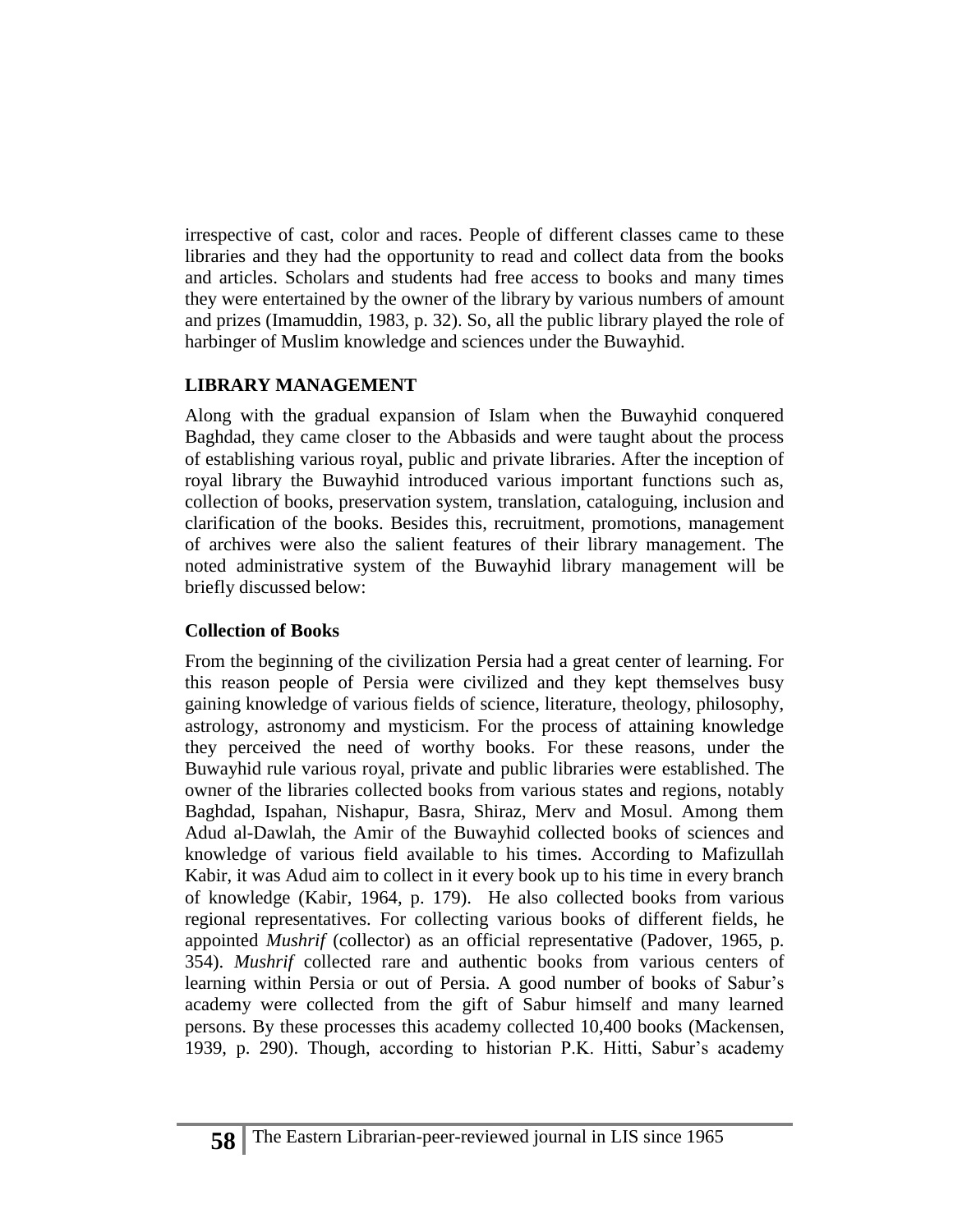consisted of 10,000 books (Hitti, 1960, p. 472). Rare and valuable books were collected for the royal, private and public libraries by Amir Adud al-Dawlah, Wazir Abul Fadl Ibn al-Amid, Ismail Ibn Abbad and other owner of the libraries. Rare books on sale were shown to them at first and they gave high price for good books. By this process the Buwayhid collected worthy books for their royal, private and public library.

## **Preservation of Books**

In similar with the modern library preservation system the library of the Buwayhid had a good system of preserving the books. According to Maqdisi, the great geographer, the library of Adud al-Dawlah consisting of good number of books, were well arranged on shelves with separate cupboards. He also mentioned that, the library of Adud al-Dawlah had 360 rooms and an open space. The library had 360 rooms and lawns, for which it look like a gallery (Al-Maqdisi, 1906, p. 449). Besides a considerable number of books it possessed, the library was spectacular for its fine buildings, furniture and arrangements. The building was surrounded by parks and roofed with domes (Imamuddin, 1983, p. 39). In decorating some of the rooms he imitated Chinese porcelain, in others the walls were inlaid in marble, while the walls were gilded and engraved with paintings. Adud al-Dawlah made many book shelves for preserving his books by cataloguing. Noted European Scholar Von Kremer said, "The books were stored in a long arched hall, with stack rooms on all sides. Against the walls stood book presses, six feet high and three yards wide, made of carved wood, with doors which closed from the top down, each branch of knowledge having separate bookcases and catalogues (Kremer, 1877, pp. 483-84)." He built many stages decorated with various designs for using the shelves. All rooms were illustrated by valuable carpets and curtains (Nakosteen, 1964, p. 70). Many of the books of his library were covered and decorated by animal skins and most of them were locked by key on the shelves. Besides the Buwayhid royal library the private and public library also maintained preservation systems. The Haidory library of Najf was maintained perfectly by its owners. All books of this library were well designed and decorated by many illustrious pictures. They used natural medicine to keep their books away from insects.

## **Cataloguing, Inclusion and Clarification of the Books**

Like the Abbasids, the Buwayhid introduced modern cataloguing and bibliography system to their library administration. According to al-Maqdisi,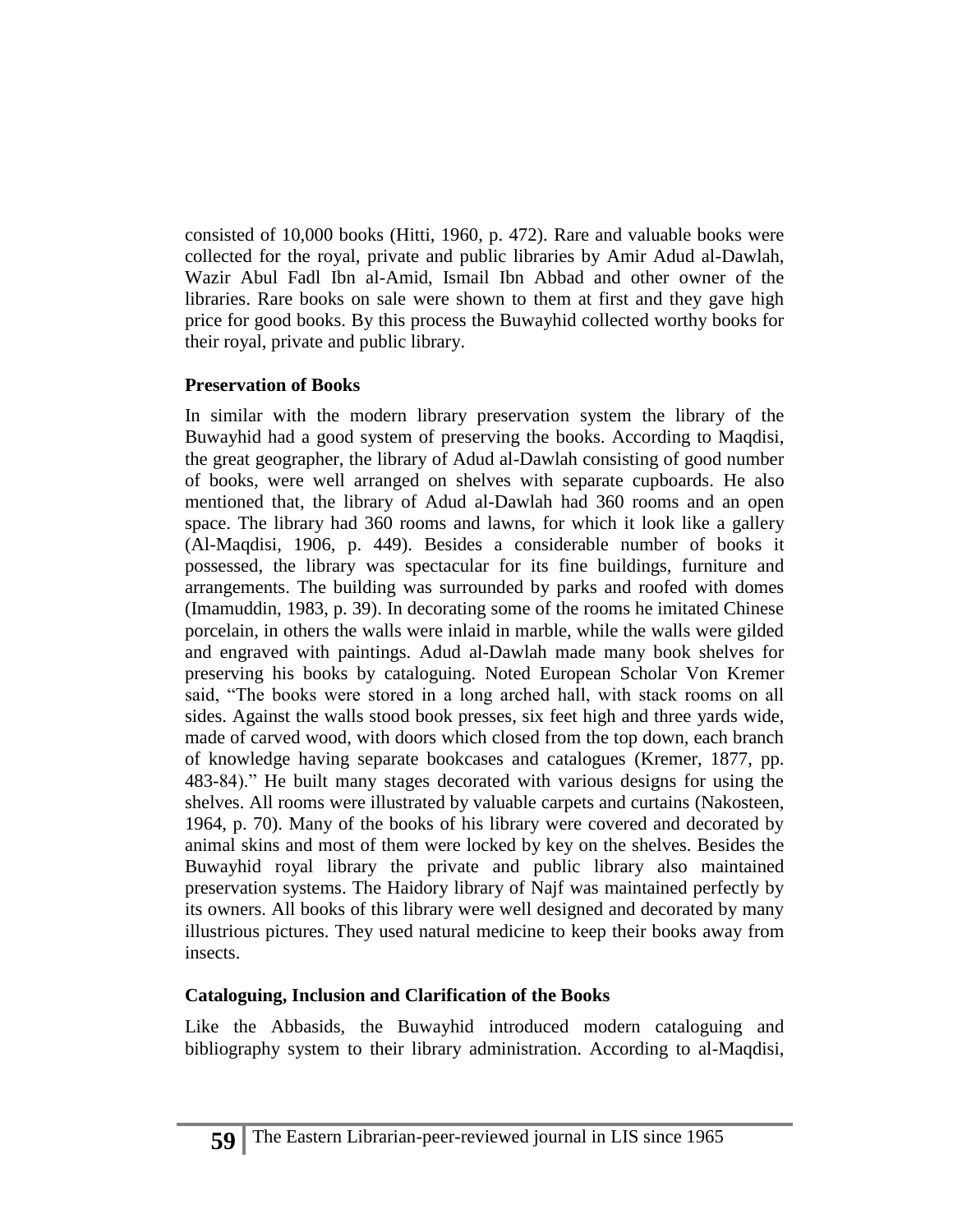the royal library of Adud al-Dawlah was a well arranged library. All the books of the library were well arranged on shelves with cupboards and catalogues subject wise. The books were catalogued and the library contained the copies of all the books published at his time (Al-Maqdisi, 1906, p. 449). He maintained individual catalogue for individual subjects. Every branch of knowledge had its own cupboards and catalogues in which the names were registered (Kabir, 1964, 179). Like the modern cataloguing system the Buwayhid maintained author's name, book's name, subject matter of the books, publishing authority etc. to the catalogue. All the books of their library were read by the students and scholars. The library authority maintained the system of inclusion and clarification of the books for themselves. Though in many times the author of the books made some notes by subject wise to clarify their speech and arrangement of books. Quotation taken from Abul Hasan al-Baihaki Ahmad Shalaby goes that, the library of Sahib Ibn Abbad maintained cataloguing system and its list of catalogue were in 10 volumes (Shalaby, 1954, p. 81).

#### **Lending of Books**

Lending of books is one of the chief concerns of modern library administration. In the Buwayhid period, many libraries had free access to the scholars and the students. Even the royal library of Adud al-Dawlah was open for notable scholars of contemporary period. We have some pieces of news that the royal library was used by Maqdisi and Yakuti. According to Mehdi Nakosteen, some private and public libraries were opened for all and many times student got stipends by the library authority, among them the library of Ibn Abbad was notable. Many Buwayhid libraries maintained borrowing system of books and articles to the scholars. Scholars, students and common people could borrow necessary books from the libraries for certain period and they returned it after doing their works (Nakosteen, 1964, pp. 67-70). The library of Ibn Abbad was a library among the notable ones which consists that administrative facilities. The libraries of Mosul, Basra and the library of Mashhad Abu Hanifah contained magnificent collection and were opened for all.

#### **Translation and Archival Activities**

Like the *Baitul Hikmah* of the Abbasids and *Darul Ilm* of the Fatimid and the royal library administration of the Umayyad of Spain, translation was a salient feature of the Buwayhid library administration. For acquiring and exploring the door of Muslim knowledge and sciences Buwayhid prince Adud al-Dawlah and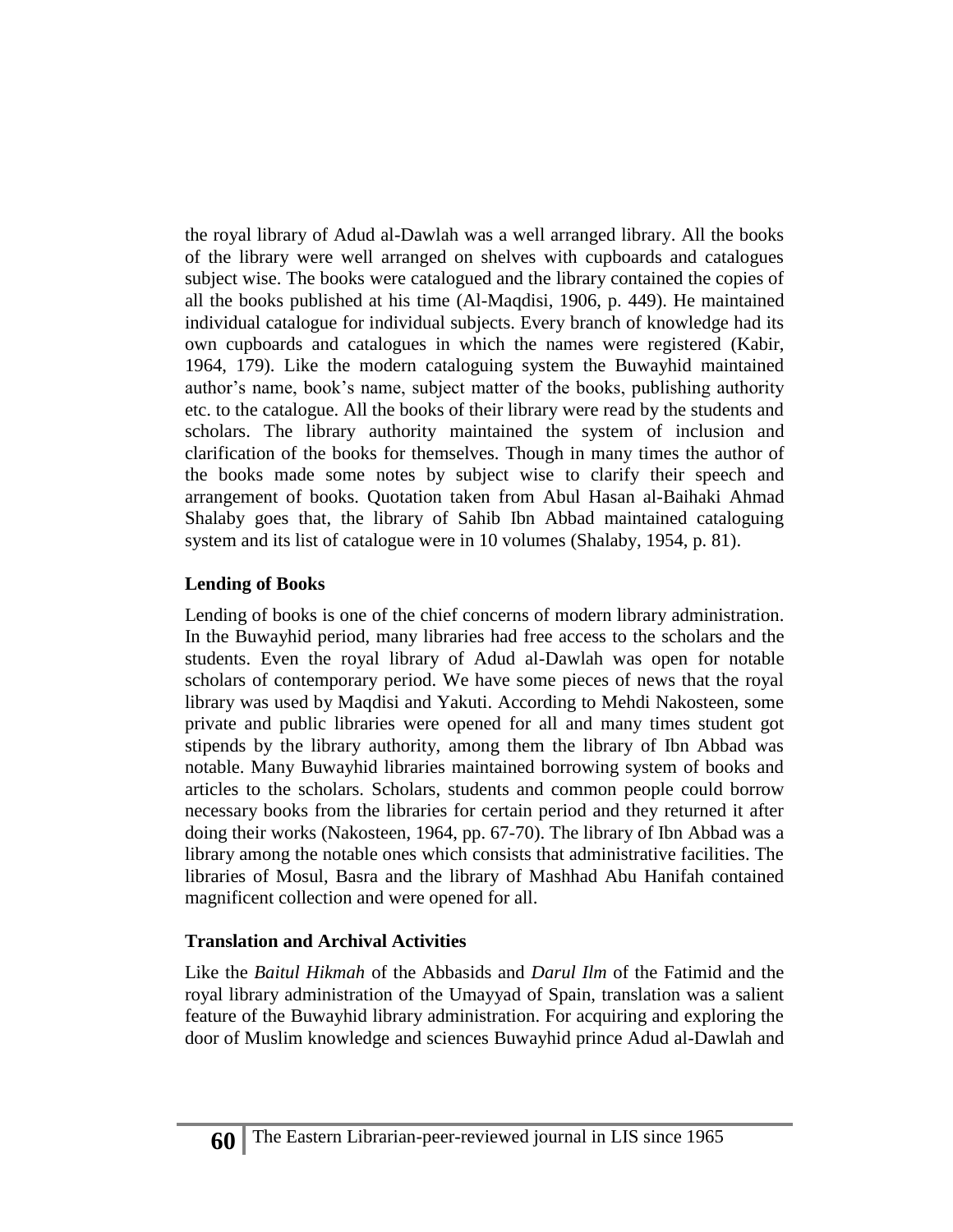the owner of the private libraries had a great effort to make translation to the various books mainly based on philosophy, medicine, astrology, theology, literature and mysticism. To fulfill the demand of the Buwayhid scholars every year the owner of the libraries religiously perform these duties. With the translation unit the Buwayhid maintained an archive in their libraries. The dictionary of Shib Ismail b. Abbad was called *Muhit* (comprehensive), still partly preserved, and of a treatise on prosody called the *Inqa* (satisfaction), of which a fine manuscript, dated A.H. 559 (=A.D. 1164), formerly in the possession of M. Schefer, is now in the Bibliotheque Nationale Paris is a great instance of archival activity of the Buwayhid (Browne, 1928, p. 374). The library cum museum of Muhammad b. al-Hussain Baghdadi possessed rare books and articles for the interest of museum interest which performed as an archive like the modern archives. Among the letters and books of this library some were of Hazrat Ali, his son Hasan and Hussain and the letters of Prophet Muhammad (Sm.) written to kings and chiefs and the writing of early grammarians and theologians (Imamuddin, 1983, p. 32). Except these, the Buwayhid maintained various globes and maps to their libraries which can be counted as an archival performance to modern concept.

#### **Recruitment of the Librarians and other Staffs**

The Buwayhids recruited librarians and necessary staffs for their libraries. They recruited librarian, assistant librarian, copyists, calligraphist, record men, peon and guards, cleaner and other necessary staffs to their libraries. The greatest library of the Buwayhid ruler Adud al-Dawlah at Shiraz had separate library administration. He recruited *Wakil* (trustee), *Khazin* (treasurer) and *Mushrif* (collector) to his library, all from the chosen trustworthy people of Shiraz (Padover, 1965, p. 354). With the royal library, private and public libraries had a brilliant unit of staffs. Noted historian Ibn Miskawayh was a long term chief librarian of Ibn al-Amid libraries. Famous physician and noted Shiiah religious leader, Ibn Muskiya also performed as a *Khazin* of Ibn al-Amid library. Famous poet of Isfahan, Abu Muhammad Abdullah was a *khazin* of Ibn Ahmad Sahib's library for many years. The famous Sabur's academy was directed by a scholastic body, notably Abul Husen Muhammad Ibn Harunul Dabbi, Al Kazi Abu Abdullah al-Husen Ibn Harunul Dabbi, Abu Ahmad Abdus Salam, (d.405 A.H.), Abu Monsur Mohammad Ibn Ali (d.418 A.H.) (Shalaby, 1954, p. 93). Abdus Salam from Basra and Abul Monsur acted as a *Khazin* of this academy. The recruited *Wakil* (trustee), *Khazin* (treasurer), *Mushrif* (collector) and other staffs of the Buwayhid libraries were honored by handsome amount of money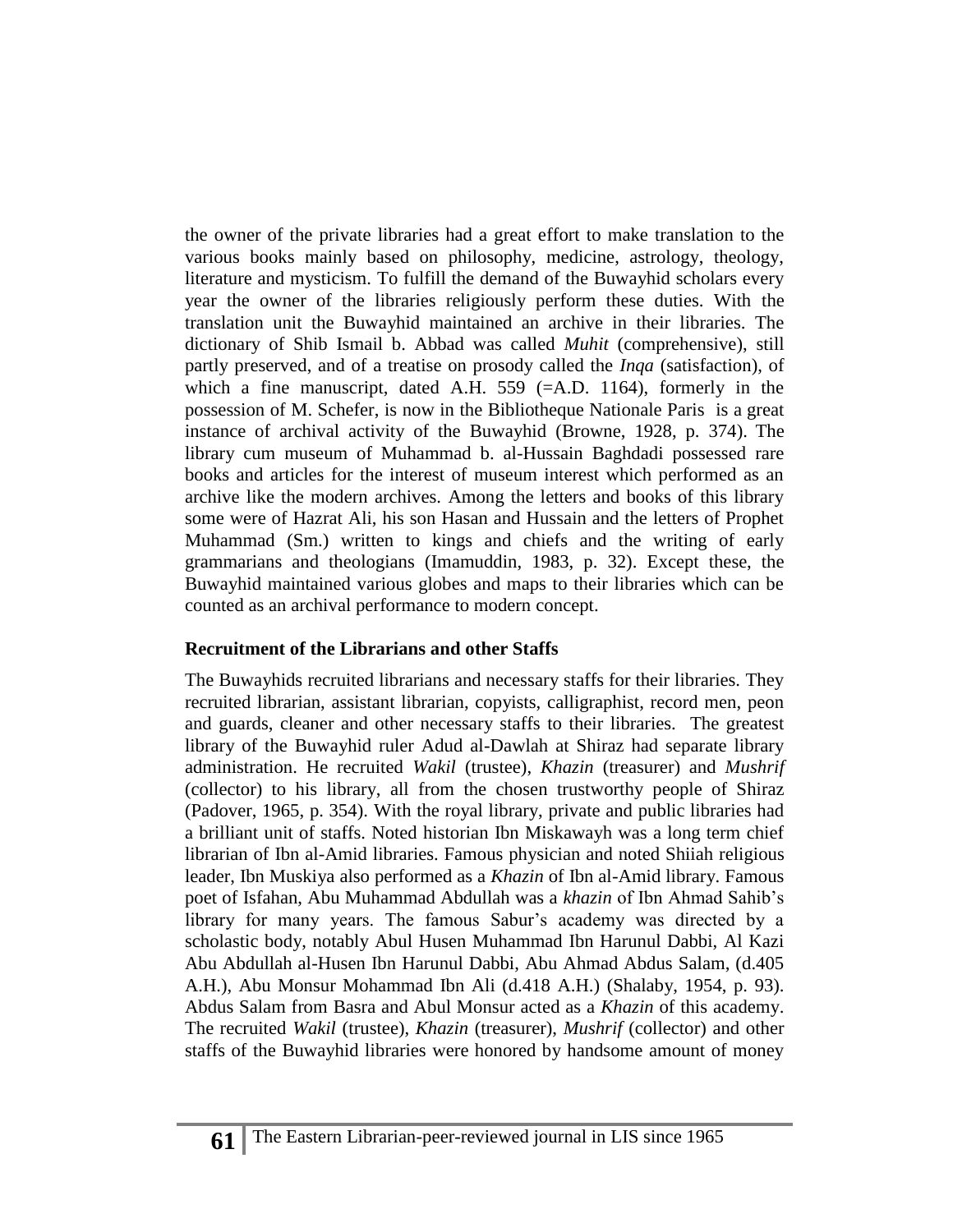and facilities. And for the maintenance of the Buwayhid royal, private and public libraries they made an annual budget and collected money by bestowal from the noble and knowledge loving people.

#### **CONCLUSION**

From the discussion aforementioned**,** it can be said that the development of intellectuality and the establishment of library was among the greatest achievements of the Buwayhid. In the very beginning, the establishment of the center in Persia emphasizing on the intellectual improvement greatly contributed to the evolvement of education including science, art and culture. The libraries established by the Buwayhid played an indispensable role to spread the practice of knowledge and science. Later on those libraries included collection of books, preservation of books, translation, cataloguing, and inclusion and clarification system of the books. Besides these, recruitment, promotion, management of archives and modern system of budgeting were the salient activities of the Buwayhid library management, which played a significant role to the development of library evolvement from Persia to Arabia. This may be considered as the pioneer, which finally influenced the establishment of the library of Muslim Spain as well as to the Fatimid and their managerial activity. Consequently Buwayhid model of library was followed and enormously increased in Sicily, Corsica, Syria, Algeria and Libya and across the Mediterranean regions and was celebrated in Asia, Africa, and Europe. Therefore, it is undeniably true that from the earlier part of  $10<sup>th</sup>$  century to the later part of  $12<sup>th</sup>$  century Arabic speaking Muslims were the torchbearers in the domain of art, culture and civilization. In this regard, their libraries had played a phenomenal role.

#### **REFERENCES**

- Al-Maqdisi, (1906). *Kitab Ahsan al-Taqasim fi al-Aqalim*, De. Goeje (ed.), Leiden: Brill.
- Browne, E. G. (1928). *A Literary History of Persia,* vol. I*,* Great Britain: Cambridge University Press.
- Bury, J. B. (1923). *Cambridge Medieval History,* vol. IV, New York: [The Macmillan](http://archive.org/search.php?query=publisher%3A%22The+Macmillan+Company%22)  [Company.](http://archive.org/search.php?query=publisher%3A%22The+Macmillan+Company%22)
- Gates, J. K. (1968). *Introduction to Libraryship*, New York: Mc Graw Hill Book Company.
- Hitti, P.K. (1960). *History of the Arabs*, London: Macmillan.